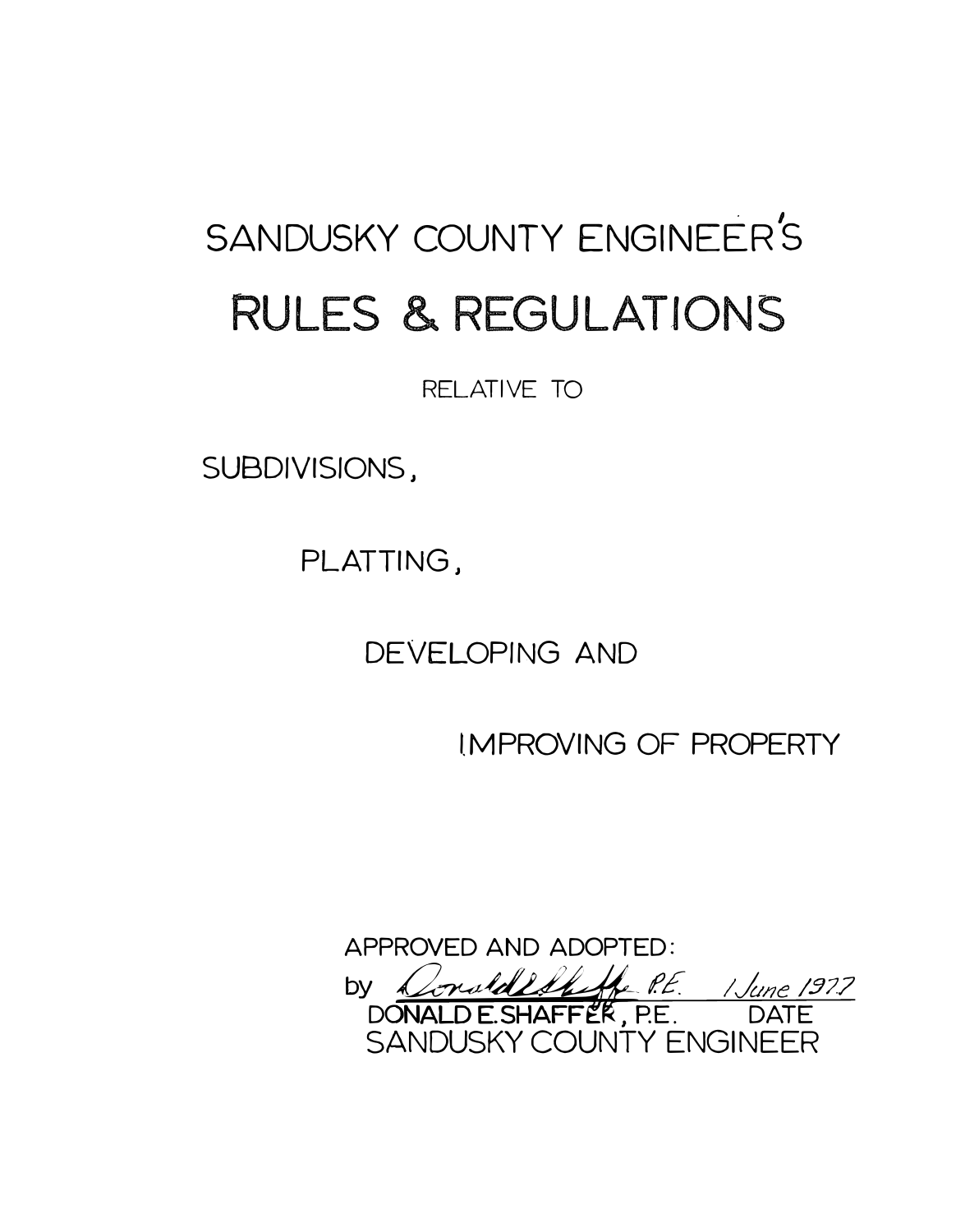# TABLE OF CONTENTS

# INDEX OF CONTENTS

- I GENERAL CONDITIONS
- II DEVELOPMENT PROCEDURES
- III CONSTRUCTION PHASES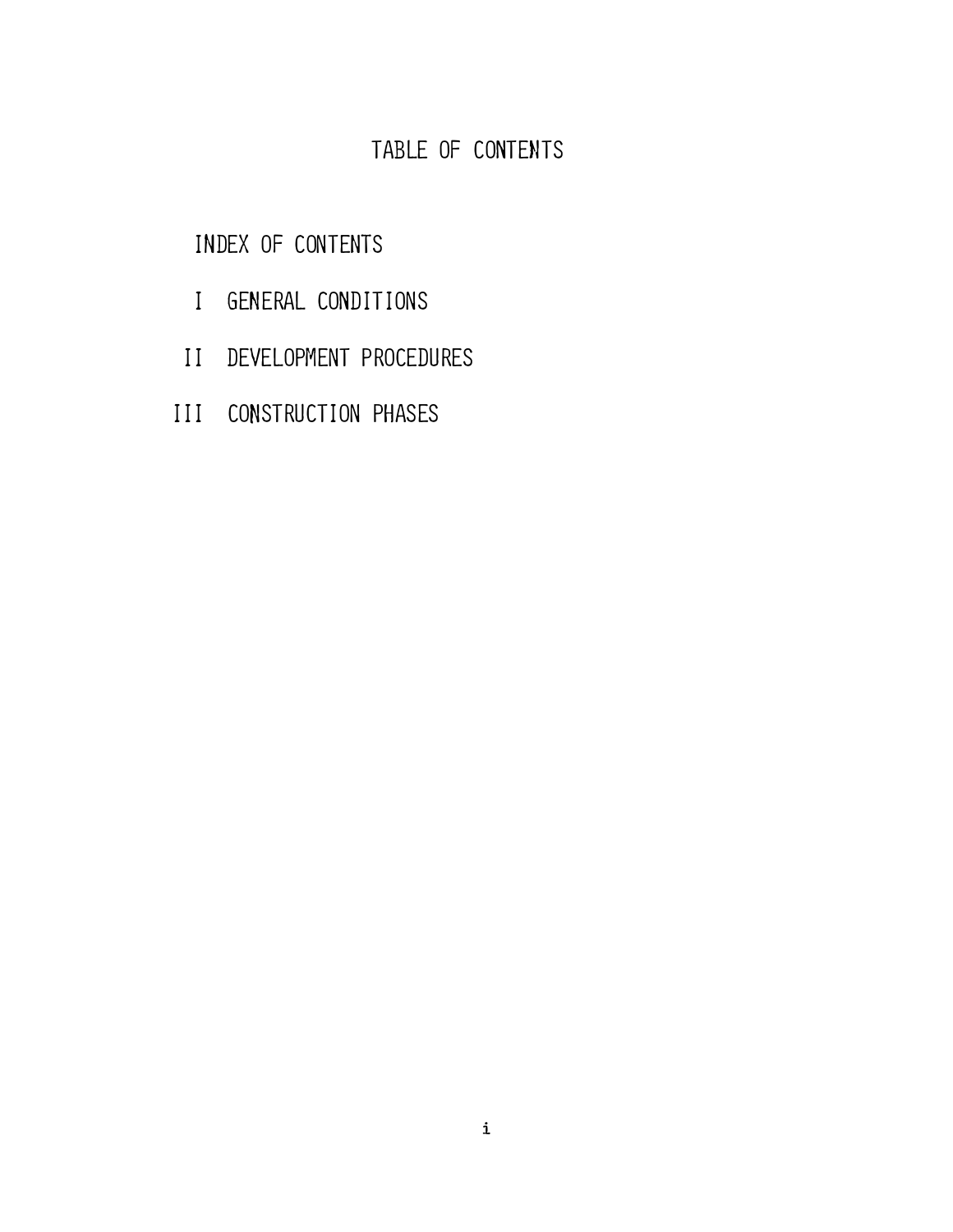## INDEX OF CONTENTS

## SECTION I - GENERAL CONDITIONS:

#### Page A. AUTHORITY. . . . . . . . . . . . . . . . . . . . . . . . . . . . . . . . . . . . . . 1 B. SCOPE OF CONTROL. . . . . . . . . . . . . . . . . . . . . . . . . . . . . . . 1 C. EFFECTIVE DATE. . . . . . . . . . . . . . . . . . . . . . . . . . . . . . . . . 1 D. APPROVALS . . . . . . . . . . . . . . . . . . . . . . . . . . . . . . . . . . . . . 1 E. VIOLATIONS ..................................... 1 F . AGREEMENT . . . . . . . . . . . . . . . . . . . . . . . . . . . . . . . . . . . . . . 1 G. INTERPRETATION ................................. 2

## SECTION II - DEVELOPMENT PROCEDURES:

| A.             | GENERAL STATEMENT 2                                                                                                                                                                            |
|----------------|------------------------------------------------------------------------------------------------------------------------------------------------------------------------------------------------|
| <b>B</b> .     | 1. Registered Professional Engineer<br>2. Confer with County Engineer<br>Design Criteria and Construction<br>3.<br>Standards<br>4. Fees<br>5. Preliminary Construction Plans<br>6. Final Plans |
| $\mathsf{C}$ . | PROCEDURE AFTER PLAN APPROVALS 4<br>1. Written Authority to Construct<br>2. Permits<br>3. County Specifications and Inspection<br>4. Job Supervision<br>5. Field Staking<br>6. Completion Time |
|                | D. PROCEDURE AFTER CONSTRUCTION<br>. 5<br>1. Waiver of Costs (Labor & Materials)<br>2. "As Built" Plans<br>3. Conditional Acceptance                                                           |
|                | SECTION III - CONSTRUCTION PHASES:                                                                                                                                                             |
| Α.             | GENERAL STATEMENT5,6<br>1. Work and Materials<br>2. Design Criteria                                                                                                                            |
| B.             |                                                                                                                                                                                                |
|                | C. FINAL DETAILED CONSTRUCTION PLANS6,7,8                                                                                                                                                      |
|                | D. "AS BUILT" PLANS8,9                                                                                                                                                                         |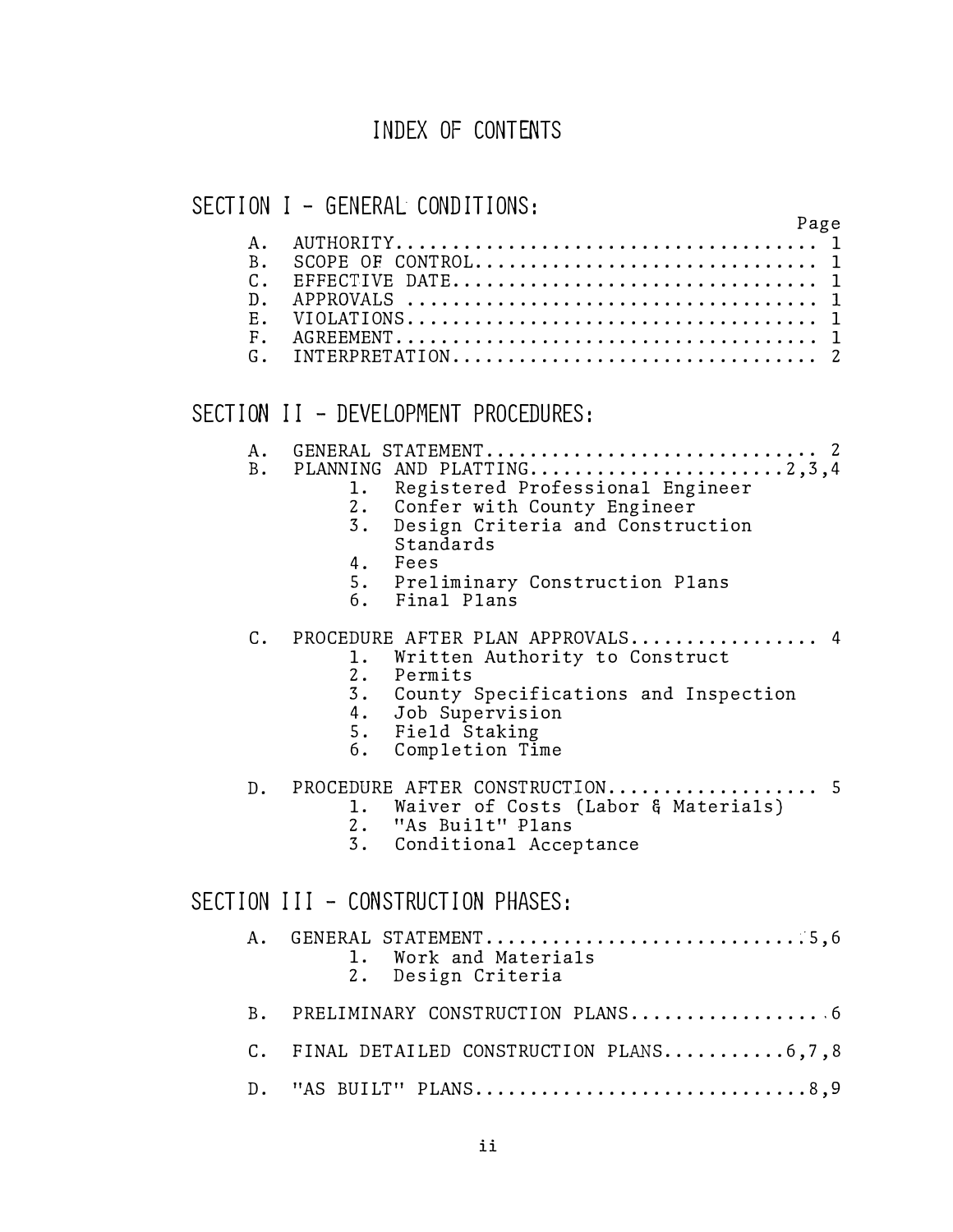# "ENGINEER'S RULES AND REGULATIONS

## FOR

### SUBDIVIDING, PLATTING, DEVELOPING, ETC. *11*

#### I. GENERAL CONDITIONS:

- A. AUTHORITY-The Ohio Revised Code in various sections; Sandusky County Subdivision Regulations (as revised by Resolution of 1975 by Sandusky County Regional Planning Commission); and, by various Resolutions of the Board of Sandusky County Commissioners.
- B. SCOPE OF CONTROL-Applies to all County right-of-ways and easements in the unincorporated areas of Sandusky County including sanitary sewers, waterlines, utilities, pavement and drainage facilities therein excepting such areas as may previously have been certified for Township operation.
- C. EFFECTIVE DATE-These "Rules and Regulations" shall be effective immediately upon the County Engineer's adoption thereof as evidenced by his signature herein.
- D. APPROVALS-Any approval by the County Engineer's Office confers upon the recipient for one (1) calendar year from date of said approval, the guarantee that the terms and conditions under which approval was granted will not be materially changed-thereafter said approval is automatically withdrawn unless the Owner, Developer, or his Agent requests for good cause and is granted an extension of time by the County Engineer.
- E. VIOLATION-Any infraction of the "Rules and Regulations" is a violation. Any person, firm, group, or corporation, either Owner or Agent who attempts to do any work.in County Right-of-Ways without first obtaining the necessary permits or approvals is in violation of the **<sup>i</sup>** <sup>1</sup>Rules and Regulations." Any person, firm, group, or corporation, either Owner or Agent, that obtains a permit or approval based on false information made in order to deceive the County shall be held in violation of these "Rules and Regulations" and may at the Engineer's discretion forfeit all prior approvals by this office relative to the property being developed.
- F. AGREEMENT-All persons, successors and assigns obtaining and accepting a permit or approvals for developing, subdividing, or platting from the Sandusky County Engineer accept and agree to be bound by these "Rules and Regulations."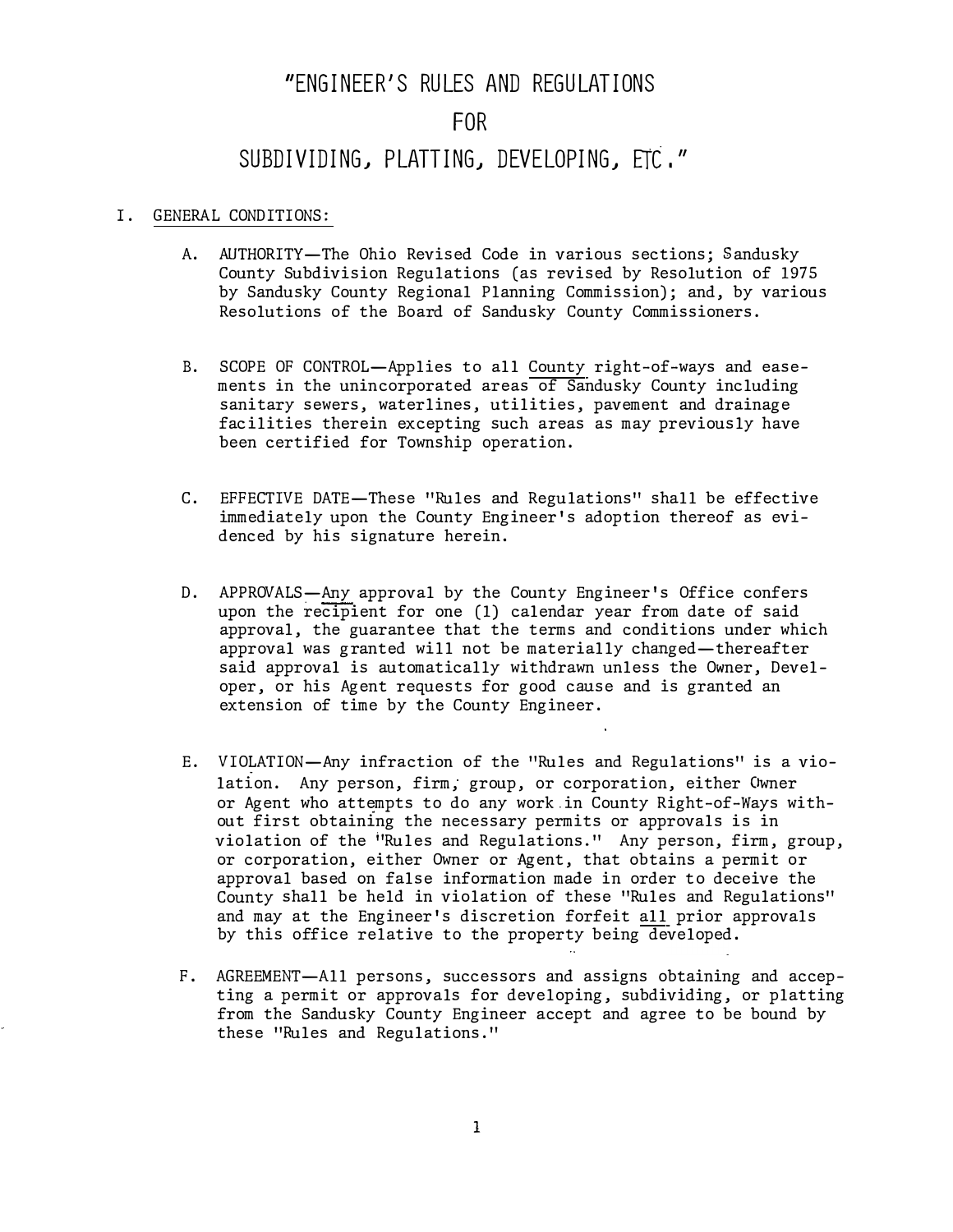#### I. GENERAL CONDITIONS: (Continued)

G. INTERPRETATION-The provisions of these "Rules and Regulations" shall be the minimum requirements adopted for the promotion of the health, safety and welfare of the constituency of the County. These "Rules and Regulations" are not intended to repeal, abrogate, annul or in any manner interfere with any laws or rules of any governmental units having jurisdiction that are more stringent. Where these "Rules and Regulations" impose greater restrictions than those of existing laws or rules, then the provisions of these "Rules and Regulations" shall govern. These Rules and Regulations may be modified by the County Engineer to cover unusual situations.

#### II. DEVELOPMENT PROCEDURES:

- A. GENERAL STATEMENT-This list of statements on procedure is to be followed in obtaining and constructing pavement and drainage facilities in Sandusky County, Ohio. This list is intended to serve as a quide to parties interested in subdividing, platting, improving, and/or developing real estate.
- B. PLANNING AND PLATTING-
	- 1. The Owner, Developer or his Agent shall retain the services of a Professional Engineer, registered in the State of Ohio, to prepare all preliminary and detail plans for the proposed paving, site grading and drainage or other improvements.
	- 2. The Owner, or Developer and his Engineer shall consult with the County Engineer and any other authority having jurisdiction in the matter. Plans for these facilities will not be considered by the County Engineer until a preliminary approval of a plat (if required) of said area has been obtained from the appropriate planning commissions.
	- 3. Procedure and design criteria, standards and construction specifications are available to prospective developers and their engineers for a nominal charge. Copies may be viewed at the office of the Engineer.
	- 4. Fees by the County Engineer's Office will be assessed to the Owner, Developer or his Agent to cover the cost of reviewing the Final Plat; Preliminary Construction Plans; Final Construction Plans; and Construction Inspection and Testing.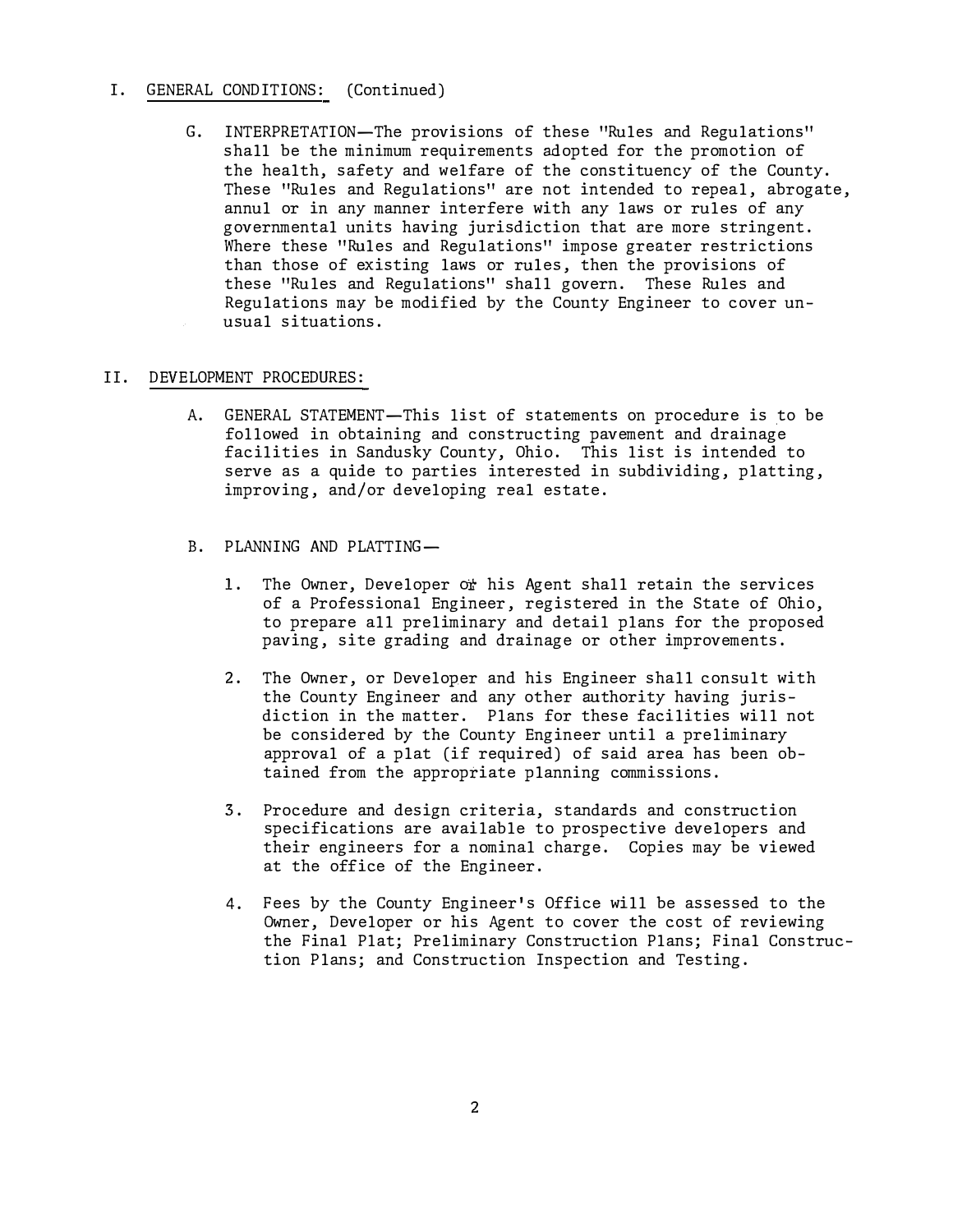#### II. DEVELOPMENT PROCEDURES: (Continued)

B. PLANNING AND PLATTING-

Fees (Continued)

- Before the Preliminary Construction Plan reviews are begun, the Developer must deposit with the County Engineer an amount estimated by the County Engineer to sufficiently cover the cost of reviewing Preliminary and Final Improvement plans as well as Final Plat checking by his office. In no case shall said deposit be less than three hundred (\$300.00) dollars. Should the amount deposited be in excess of the amount required for these reviews the County Engineer may refund without interest, or credit the Developers account toward Inspection and Testing fees.
- b. Before construction has begun the Developer shall deposit with the County Engineer an amount equal to the amount estimated by the County Engineer as the cost of Inspection and Testing of the work herein set forth. The Inspection shall be at least daily while the work is in progress and shall be done on behalf of the County. Said Inspection and Testing shall be charged to the Developer at the cost thereof, by the County Engineer or his representatives. The estimated cost of said Inspection and Testing is hereby determined to be five percent (5%) of the estimated cost of the improvements.

If it becomes apparent that the amount deposited will be insufficient to meet the cost of Inspection and Testing, the Developer shall make additional deposits in amounts of Five Hundred Dollars (\$500.00) when the amount remaining on deposit falls below Three Hundred Dollars (\$300.00), the additional deposits to be made within five (5) days of the receipt of a written notice that such a deposit is necessary. Should the amount deposited be in excess of the amount required for adequate Inspection and Operation, the County Engineer will release all excesses, without interest, upon final acceptance.

- 5. Preliminary Construction Plans shall be submitted by Owner's Engineer to the County Engineer in triplicate for review. The preliminary plan shall show, among other things, a site grading plan, existing structures, utilities, easements, fences, general TOPO, proposed improvements and drainage flow arrows.
- 6. Final detailed plans and design calculations shall be submitted by Owner's Engineer to the County Engineer for his approval. Plans shall be submitted on a sheet size of 24" x 36" and of a quality consistent with good engineering practices. Three (3) sets of drawings and supporting data will be required before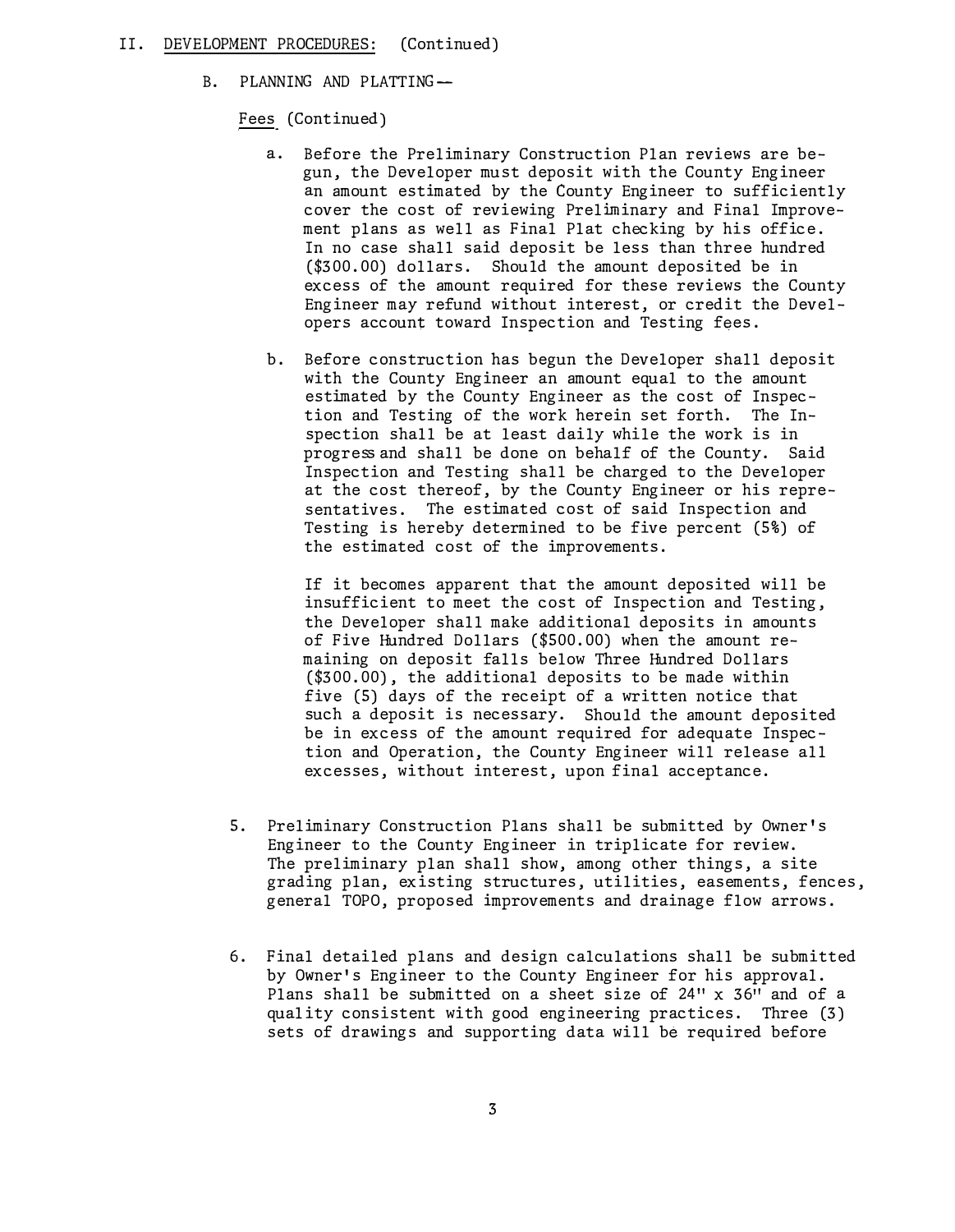#### II. DEVELOPMENT PROCEDURES: (Continued)

- B. PLANNING AND PLATTING-
	- 6. (Continued) the office of the County Engineer will consider any submission of plans. Three (3) sets of any detailed shop drawings will also be required with all submissions of plans.
- C. STEPS AFTER APPROVAL OF FINAL CONSTRUCTION PLANS-
	- 1. Following the approval of the detailed plans by all regulating authorities, one (1) set of plans will be returned to the Developer's Engineer. No construction will be permitted except from a set of approved plans which must be available at the site of construction at all times. Written authorization from County Engineer must be forwarded to the Developer or Owner before any construction may be initiated.
	- 2. The Developer or Owner will be required to obtain all permits from the proper authorities which may be necessary to proceed with the construction of the improvements.
	- 3. Following written authorization, the construction may proceed and the material and workmanship must conform in all respects to the requirements and the specifications of the County Engineer's Department. All contracts between the Developer or Owner and their respective Contractors shall stipulate this requirement and the fact that all work must be inspected by the County Engineer or his representative. The County shall receive as a minimum, 24 hours notice of a need for Inspection.
	- 4. The Developer shall provide his Design Engineer for field engineering and a qualified job superintendent to oversee all phases of construction (ie. among the various subcontractors) during construction.
	- 5. All field staking required for construction will be provided by the Developer's Engineer or a Registered Surveyor and copies of all field notes must be furnished to the County Engineer or his authorized assistant.
	- 6. The Developer shall, unless an extension of time is requested for good cause and granted, complete construction of the subject work within one year of approval of the detailed plans and specifications.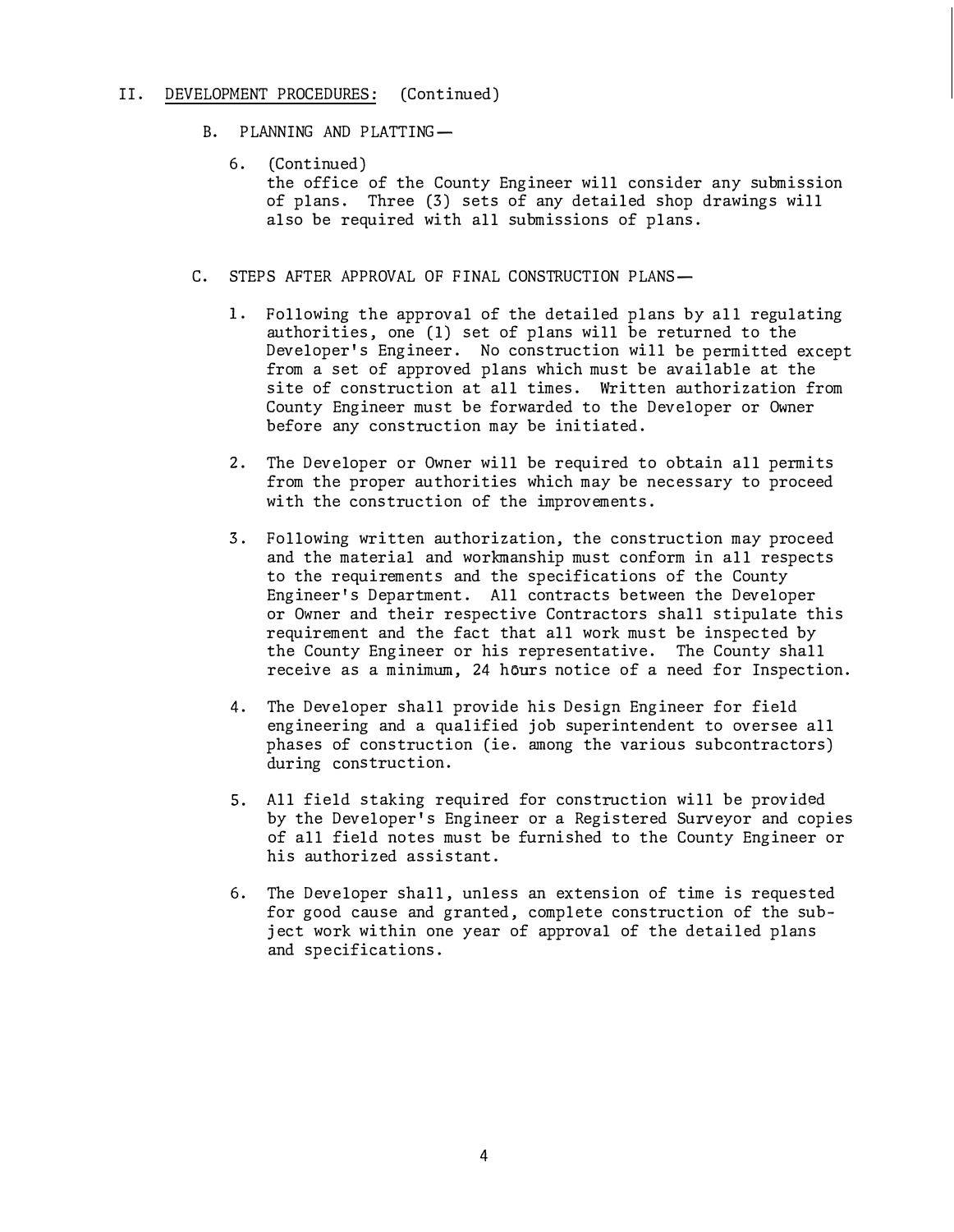#### II. DEVELOPMENT PROCEDURES: (Continued)

- D. UPON COMPLETION OF CONSTRUCTION, THE DEVELOPER SHALL-
	- 1. Within thirty (30) days of the completion of the work, present to the Engineer an itemized statement showing the total cost of the work plus an affidavit that labor and material costs were paid, or a statement saving harmless the Engineer, or the County for any claims or monies due for labor or material arising from the said construction.
	- 2. Provide the County Engineer with one (1) copy of permanent reproducible tracings and two (2) copies of the record drawings showing locations and depths of improvements "As Built." The Developer's Engineer shall certify that the completion of the work is in accordance with the approved FINAL detailed plans and specifications and/or provide a list of any deviations from said approved FINAL detailed plans.
	- 3. Following the satisfactory completion of the work, the County Engineer will conditionally accept the work for operation and maintenance. Final acceptance will be made (one) year after conditional acceptance if warranted. **t. \}JO**

#### III. CONSTRUCTION PHASES:

- A. GENERAL STATEMENT-The following criteria is set forth in an attempt to standardize the Design and Construction/Material specifications for roadways and storm drainage improvements. The intent is of a general nature and conditions other than normal may receive special consideration.
	- 1. In general, all work and materials shall conform to the State of Ohio, Department of Transportation's current "Construction and Material Specifications."
	- 2. Drainage and pavement design criteria are fully set forth in the Sandusky County "Construction Standards" book. This book is intended to be the same as the "Construction and Geometric Standards" published by the Toledo Metropolitan Area Council of Governments covering generally Wood, Ottawa, Erie, Lucas, Monroe and Sandusky Counties.
		- a. All sewers shall be at least 12" in diameter. Manholes shall be provided at major changes in direction,  $(\Delta S)$ , sharp breaks or drops in grade and at intervals of not more than four hundred (400') feet.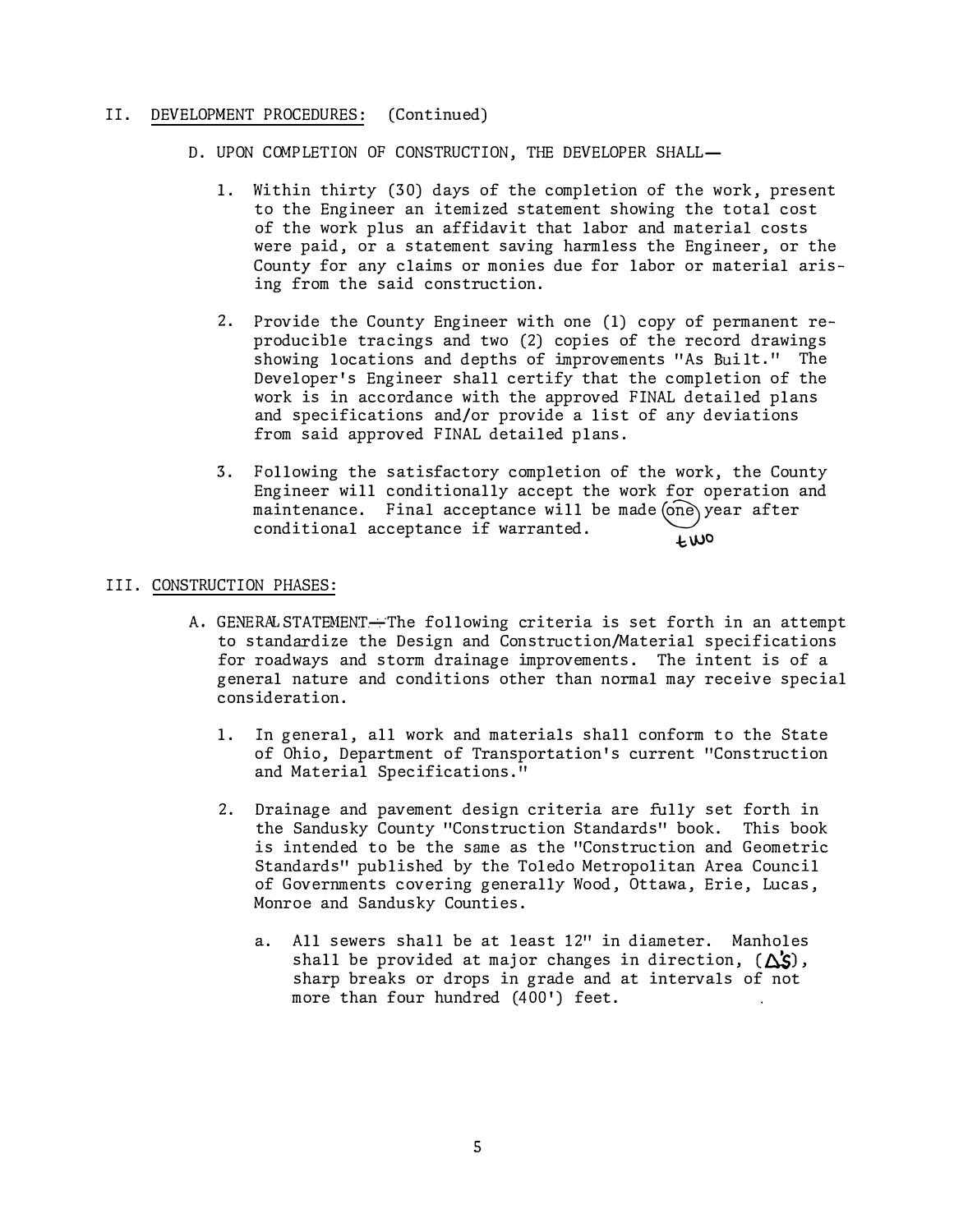- A. GENERAL STATEMENT
	- b. Absolute minimum pavement design will be:
		- (1)  $\begin{pmatrix} 34'' \ 34' \end{pmatrix}$  of Asphalt Concrete (#402, #403, and #404) over  $\begin{pmatrix} 8' \end{pmatrix}$  aggregate base, or..... **B**<sup>''</sup> aggregate base, or.....
		- (2) 6" -8 "-6" Portland Cement Concrete with longitudinal joint tie bars and integral curbs.
- B. PRELIMINARY CONSTRUCTION PLANS MUST CONFORM TO THE FOLLOWING-
	- 1. The .name of the subdivision, Owner or Developer, and the Registered Engineer preparing the plans.
	- 2. Show the lot layout and location of existing and proposed facilities and structures, and general features.
	- 3. Show existing contours with the following intervals: 5 feet where the slope is greater than 10% 2 feet where the slope is less than 10%
		- 1 foot in flat areas
	- 4. The scale of the preliminary plans shall not be smaller than one inch equals one hundred feet,  $(1'' = 100')$ .
	- 5. The preliminary plans shall have a sheet size of 24" x 36".
	- 6. The Developer's Engineer shall submit three (3) copies of the Preliminary Plan to the County Engineer.
- C. FINAL DETAILED CONSTRUCTION PLANS MUST CONFORM TO THE FOLLOWING-
	- 1. The construction plans shall be 24**<sup>11</sup>**x 36" and prepared on linen cloth (or equal) using india ink.
	- 2. All lettering shall be at least 0.125 inches high or larger and shall have a neat appearance using standard drafting practices.
	- 3. A title block of 6" x 3**<sup>11</sup>**shall be provided in the lower right hand corner of each sheet showing the Design Engineer's name, seal, signature, date, sheet number and number of sheets.
	- 4. A revision block of 4" x 3" shall be provided on each sheet directly left of the title block.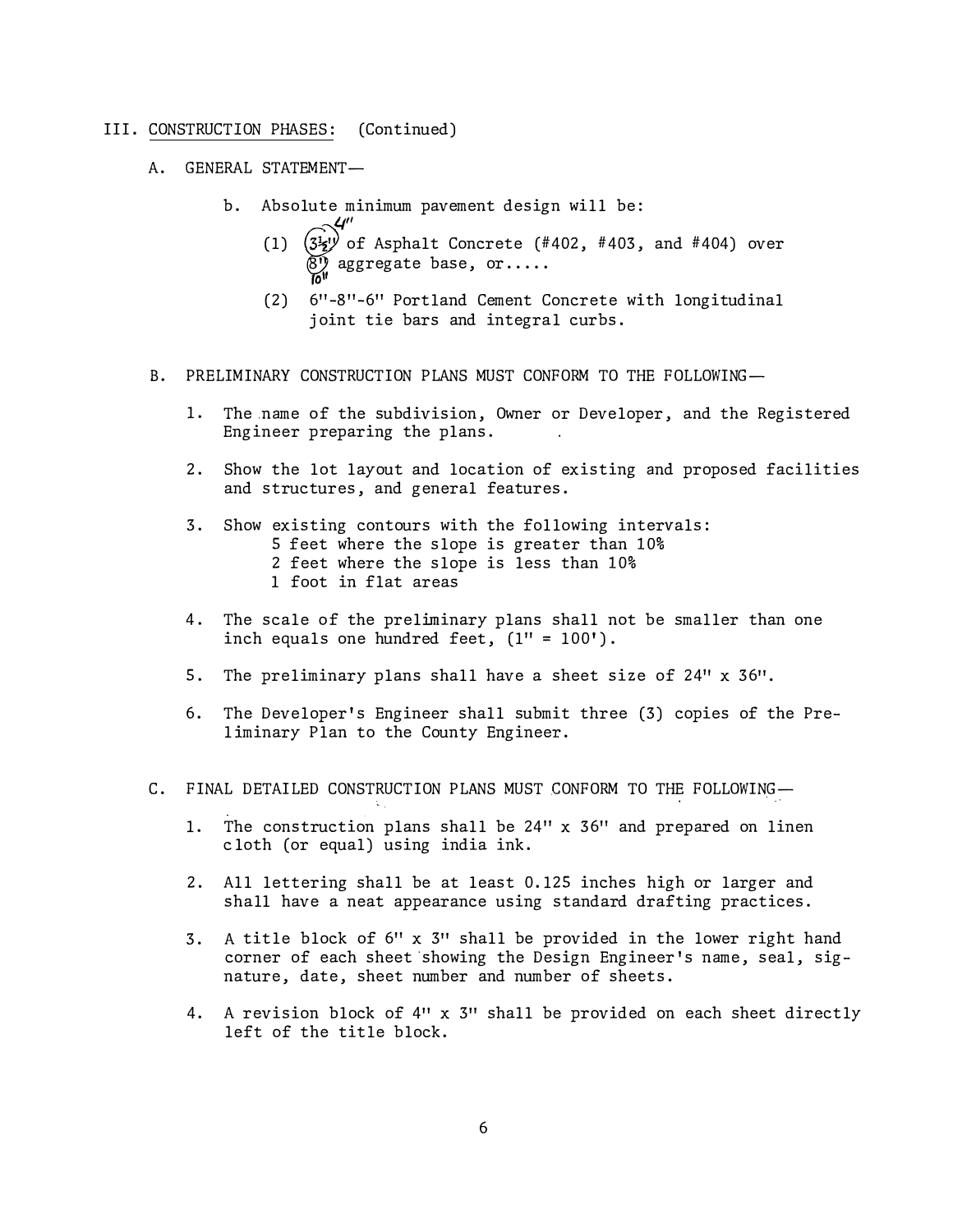- C. FINAL DETAILED CONSTRUCTION PLANS MUST CONFORM TO THE FOLLOWING-
	- 5. On Title page we expect to find: location map; general notes; conventional signs; reference to specifications; Bench Mark data; index of sheets; reference to typical sections, bid quantities or general summary. Elsewhere we expect to find: pavement computations; drainage summary; earth work summary; typical sections with stations where they apply; test boring locations and logs (with water levels indicated); composite plot and site grading plan.
	- 6. The approvals space on the cover sheet shall include room for the following signatures and dates:
		- a. County Engineer
		- b. Signatures of political entities if applicable.
	- 7. Each sheet shall have a north arrow and scales denoted.
	- 8. Each set of plans shall contain this note:

"All work, materials, and procedures shall conform to the Sandusky County Engineer's . specifications."

- 9. All proposed improvements (includes water and sanitary sewers) shall be shown in two views on standard plan and profile sheets. Earthwork computations and culvert pipe (x-overs) designs, etc., shall be based on and shown by conventional cross-sections plotted and drawn to standard.scales on standard sheets.
- 10. All new structures will be numbered (approximately consecutively), labeled as to "type", and their locations by stationing with "outs" from  $\xi$  set forth, etc.
- 11. All existing structures in the streets or easements shall be shown in both the plan and profile. Sizes, location, dimensions and elevations shall be included. These structures include, but are not limited to:
	- a. gas mains
	- b. electric and telephone poles and conduits
	- c. storm and sanitary sewers
	- d. existing water lines or sewer lines
	- e. street lights
	- f. all other structures above or below ground which may affect construction
- 12. The type of pipe material, joints, and strength shall be shown on the plans using ASTM or AWWA nomenclature or equal.
- 13. Details of all special structures shall be shown.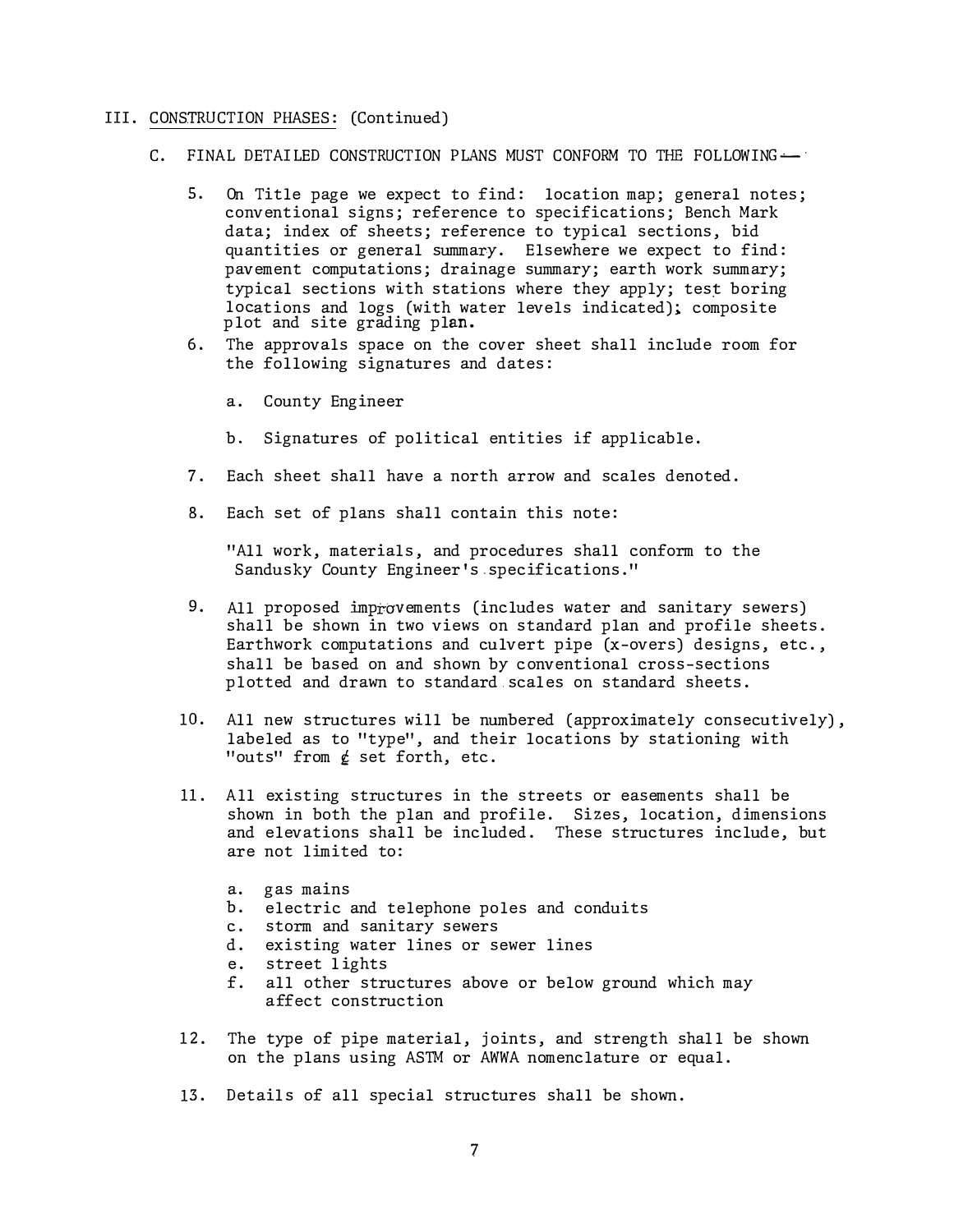- C. FINAL DETAILED CONSTRUCTION PLANS MUST CONFORM TO THE FOLLOWING-
	- 14. Show all subdivisions with plat book page and lot numbers on the plans.
	- 15. Show all property lines, corporation lines, section lines, and other boundary lines.
	- 16. Show all private driveways, lanes, easement and existing items with necessary dimensions using dashed or dotted lines.
	- 17. Show the location, description, and elevation of all bench marks on the appropriate sheets. Elevations used must conform to the U.S.G.S. datum.
	- 18. Proposed improvements shall be shown as solid dark lines.
	- 19. The Developer's Engineer shall submit three (3) sets of the detailed construction plans together with design computations and supporting data to the County Engineer. The approval of the detailed construction plans is valid for twelve (12) months, after which time they must be re-submitted for approval if construction has not already started.
- D. "AS BUILT" PLANS SHALL CONFORM TO THE FOLLOWING-
	- 1. "As Built" information and changes during construction will be made on the original drawings by the Developer's Engineer.
	- 2. Reference measurements shall be in feet and tenths of a foot, shall be on the horizontal, and shall not exceed one hundred feet in length.
	- 3. All structures and sewers or other items shall be located with a minimum of two (2) measurements.
	- 4. Objects that will be acceptable for references on the 'as built" drawings are:
		- a. fire hydrants
		- b. curbs (perpendicular distance)
		- c. manholes
		- d. utility poles (give description and number)
		- e. house corner (give house number)
		- f. corner of concrete drive (give house number)
		- g. trees (with spikes)
		- h.  $\phi$  pavement, monuments, etc.